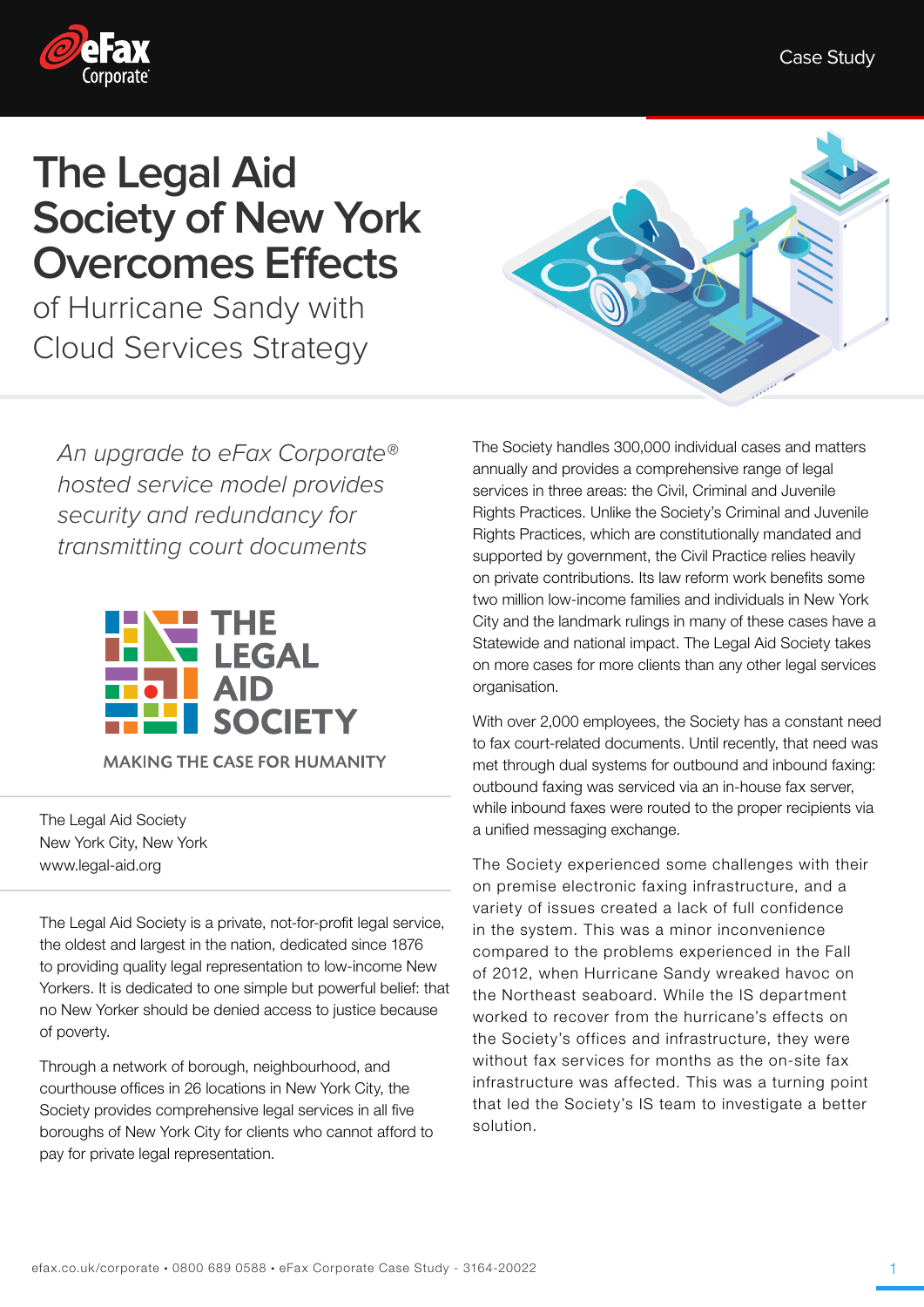



As a non-profit, the Society does not have the same resources as corporate legal entities for costs and maintenance as for-profit entities. Therefore the Society was looking for several important features in their faxing solution:

- Cost effective: no support and maintenance costs like the fax server required.
- Off-site servers and networked redundancy: to ensure service uptime for both routine maintenance and unforeseen disasters.
- **Ease of use:** employees required minimal training.
- Simple yet powerful administrative controls: while outsourcing the fax services to eFax® freed the team to focus on other technology priorities, the help desk team was able to maintain administrative controls over the eFax accounts, with the ability to easily add new users, fax lines and make service choices.

According to John Wroblewski, Deputy Director of the MIS Department at Legal Aid, "Our ability to provide and support electronic faxing is critical, as it remains an important technology required to perform the day to day services of the Society. Supporting an unreliable, on premise electronic faxing infrastructure created a situation where we were spending a disproportionate amount of IT and help desk resources keeping these systems functional and our users cared for. By going with the eFax cloud model, we've greatly mitigated potential outage risks and have been able to restore confidence in the ability of MIS to provide this service. This has additionally benefited us internally by taking significant worry and workload off of our shoulders".

With eFax Corporate®, Legal Aid employees can access fax services via email, using the Internet as a transport instead of dedicated phone lines. Each employee has their own fax number, enabling tracking and routing of important court documents. Because the service is hosted on eFax data centres in several locations, the service has the ability to automatically route fax traffic in the event of spot outages or geographic weather or network issues.

Hosted fax services are also scalable, meaning there is no need for The Legal Aid Society to adjust hardware or bandwidth resources to accommodate fluctuating document volumes. The eFax service accommodates traffic fluctuations. The Society was able to make the transition from in-house fax servers to the hosted service easily, with a series of brief webinar trainings to accommodate employees' busy schedules.

As a next step, the Society is starting to incorporate the eFax service with their networked multifunction printers (MFPs) allowing employees to transmit paper-based documents using the same system as documents in electronic formats. This enhancement will enable the Legal aid Society to remove remaining departmental fax machines and dedicated phone lines.

"We feel the eFax® hosted service represents a real upgrade to our document transmission services", explained John Wroblewski, "and helps us provide uninterrupted services to our constituency".

We feel the eFax® hosted service represents a real upgrade to our document transmission services."

- John Wroblewski